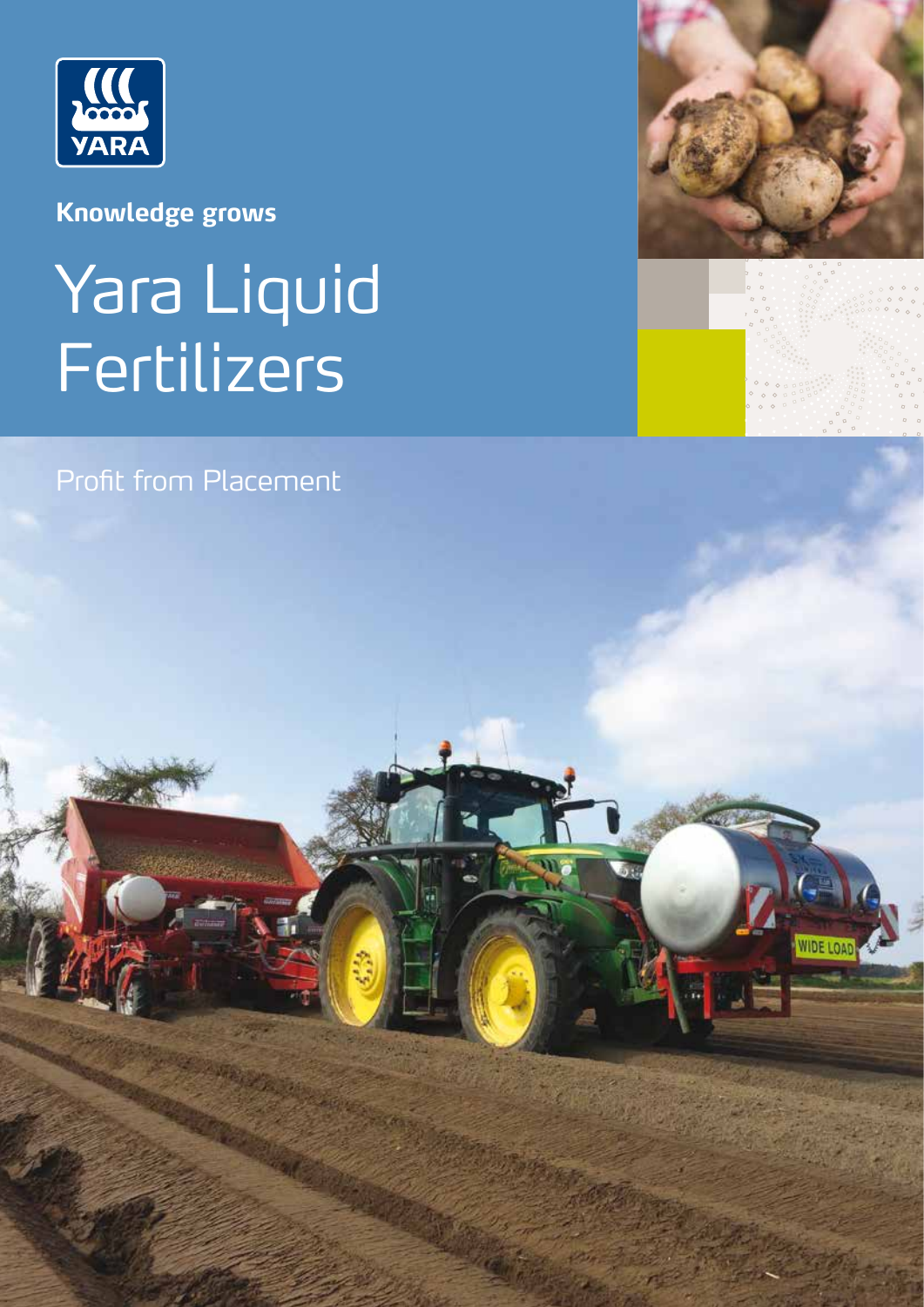# Potato Fertilizer Placement

During the last 40 years the Yara liquid fertilizer placement technique has become accepted as best practice by the UK's leading growers. A controlled supply of nutrient produces both increases in marketable yield and a more even sample size.

### Improved Agronomy

The use of ammonium polyphosphates (used in Yara liquid fertilizers), increases the amount of phosphate available to the plant by local acidification. This results in a higher early growth response. It is also known that this early response to applied phosphate increases with the amount of water soluble phosphate available to the plant.

Where fertilizer is broadcast on the soil surface before planting, the mixing of the soil that occurs between fertilizer application and planting results in it being evenly distributed throughout the ridge. Some of the phosphate will inevitably be above the potato seed and some will be in the soil between the beds where it cannot be utilised. This mixing of fertilizer and soil leads to rapid "lock up" of water soluble phosphates. In contrast the placing of fertilizer at least 5cm below and to the side of the seed leads to a high concentration of available phosphate and a slower "lock up".

#### Polyphosphates

The phosphate source in Yara liquid fertilizers is predominantly ammonium polyphosphates, which enhance the availability of phosphate from soil solution, improving root growth.

Although orthophosphates are immediately available, their availablity very quickly reduces over time due to precipitation and fixation. Phosphate applied in the polyphosphate form is hydrolysed to orthophosphate increasing the P concentration in soil solution over a greater period of time than where orthophosphate alone was applied.



#### Polyphosphates increase P concentration in soil solution

Hydrolosis of polyphosphates establishes higher P concentration in soil solution over a long peroid of time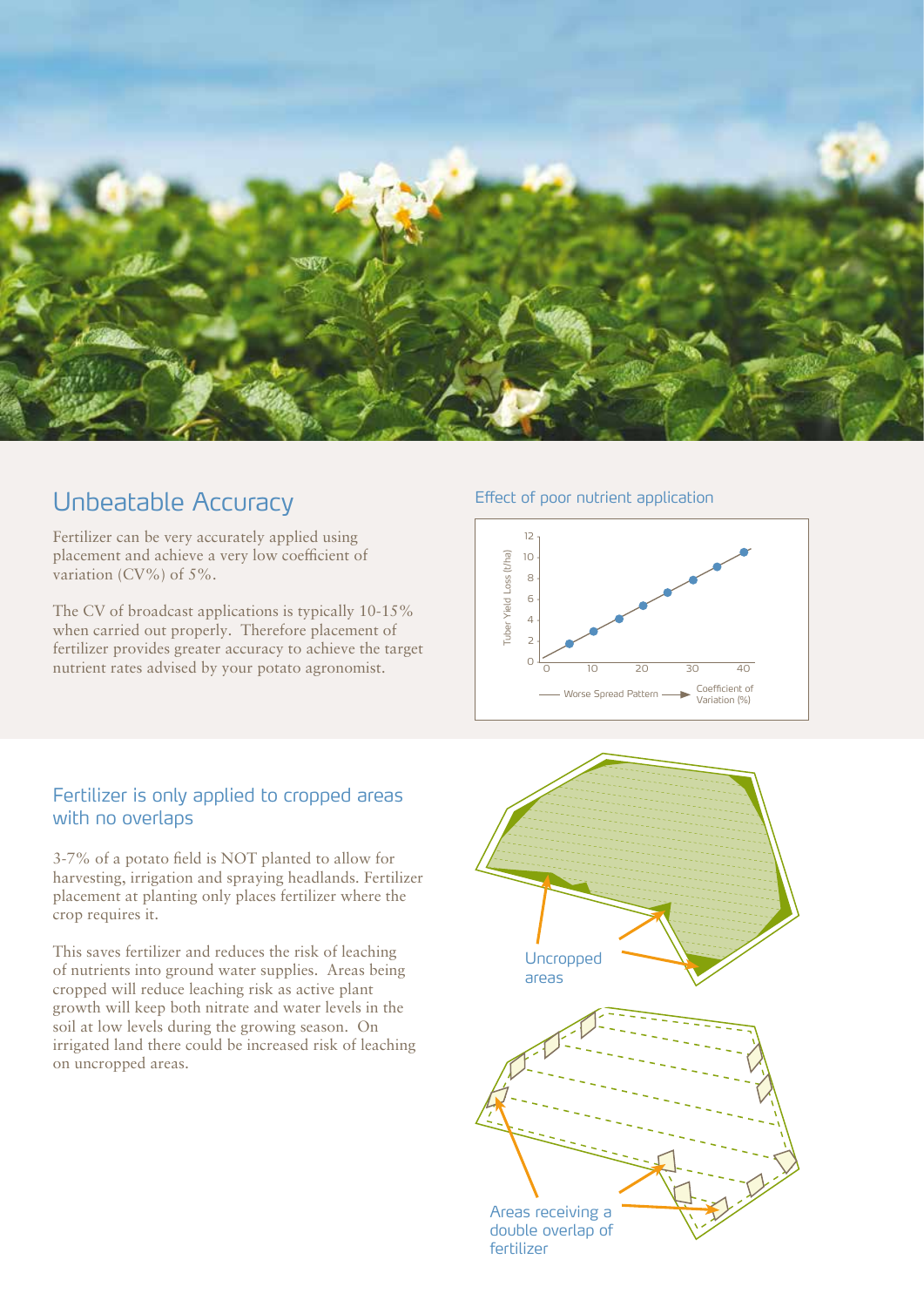## Increased Efficiency

Increased concentrations of fertilizer in narrow bands reduces lockup of phosphate with free cations in soil (eg Ca, Al etc) keeping the phosphate available for plant uptake.

Because the fertilizer is accurately placed below the soil surface into the moist root zone at a controlled distance from the seeds the nutrients are immediately available to the crop even in dry periods, without the risk of scorching.





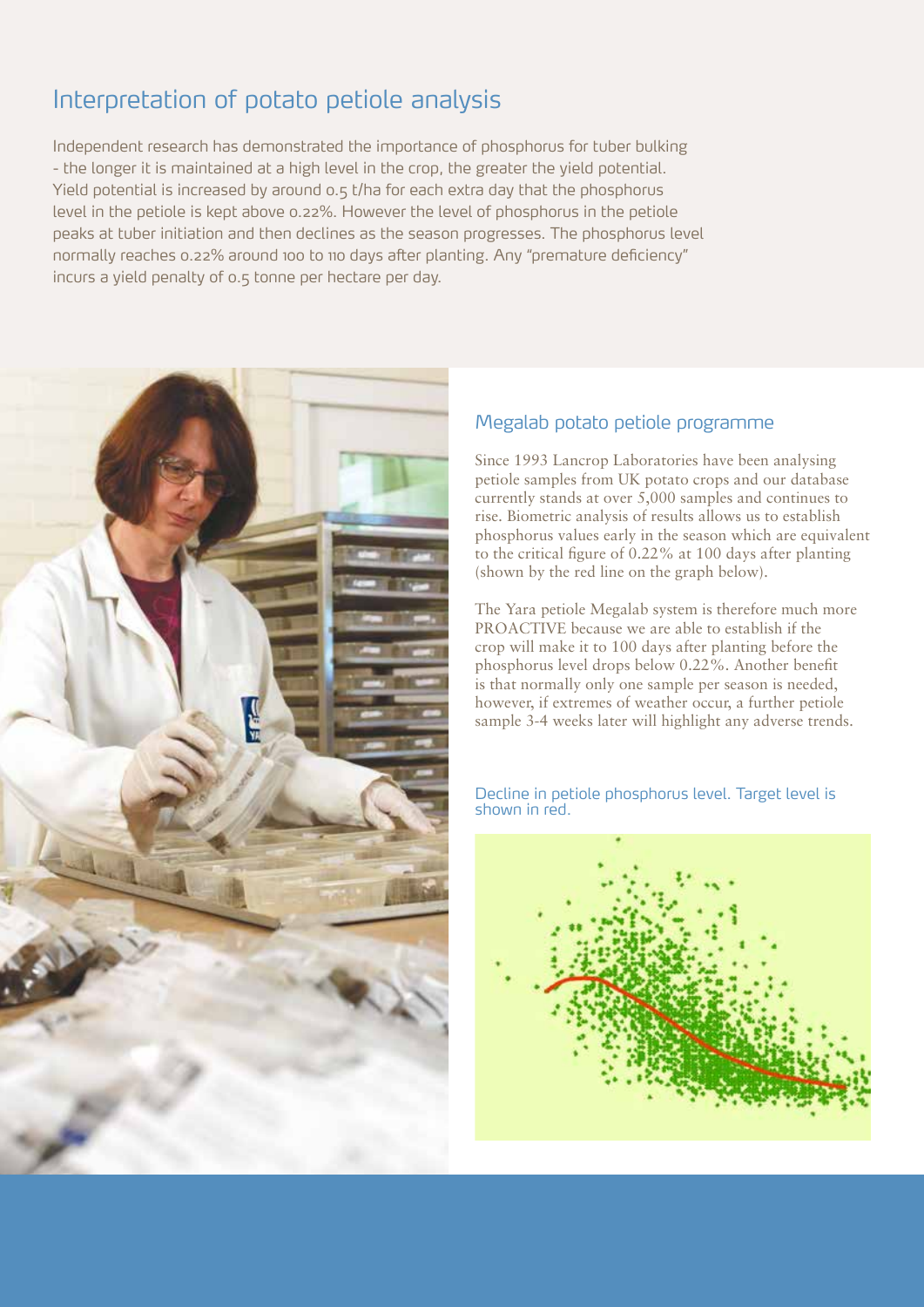

#### Other nutrients

Independent research has demonstrated the importance of phosphorus for tuber bulking - the longer it is maintained at a high level in the crop, the greater the yield potential. Yield potential is increased by around 0.5 t/ha for each extra day that the phosphorus level in the petiole is kept above 0.22%. However the level of phosphorus in the petiole peaks at tuber initiation and then declines as the season progresses. The phosphorus level normally reaches 0.22% around 100 to 110 days after planting. Any "premature deficiency" incurs a yield penalty of 0.5 tonne per hectare per day.

#### Sampling Instructions for Potato Petiole Analysis

Choose the youngest fully expanded leaf (usually 4th) at a stage no earlier than 10% flowering. For each complete leaf, separate the leaflets from the petiole, and discard the leaflets as soon as possible after sampling. Keep samples in a cool dark place, and send to the lab immediately.

#### Sampling Pattern

Draw from at least 20 different locations in the field. At each location take one leaf branch from each of 3-4 plants (minimum of 60-80 branches in total). Do not sample fields within 3-5 days after being sprayed with pesticides or foliar nutrients.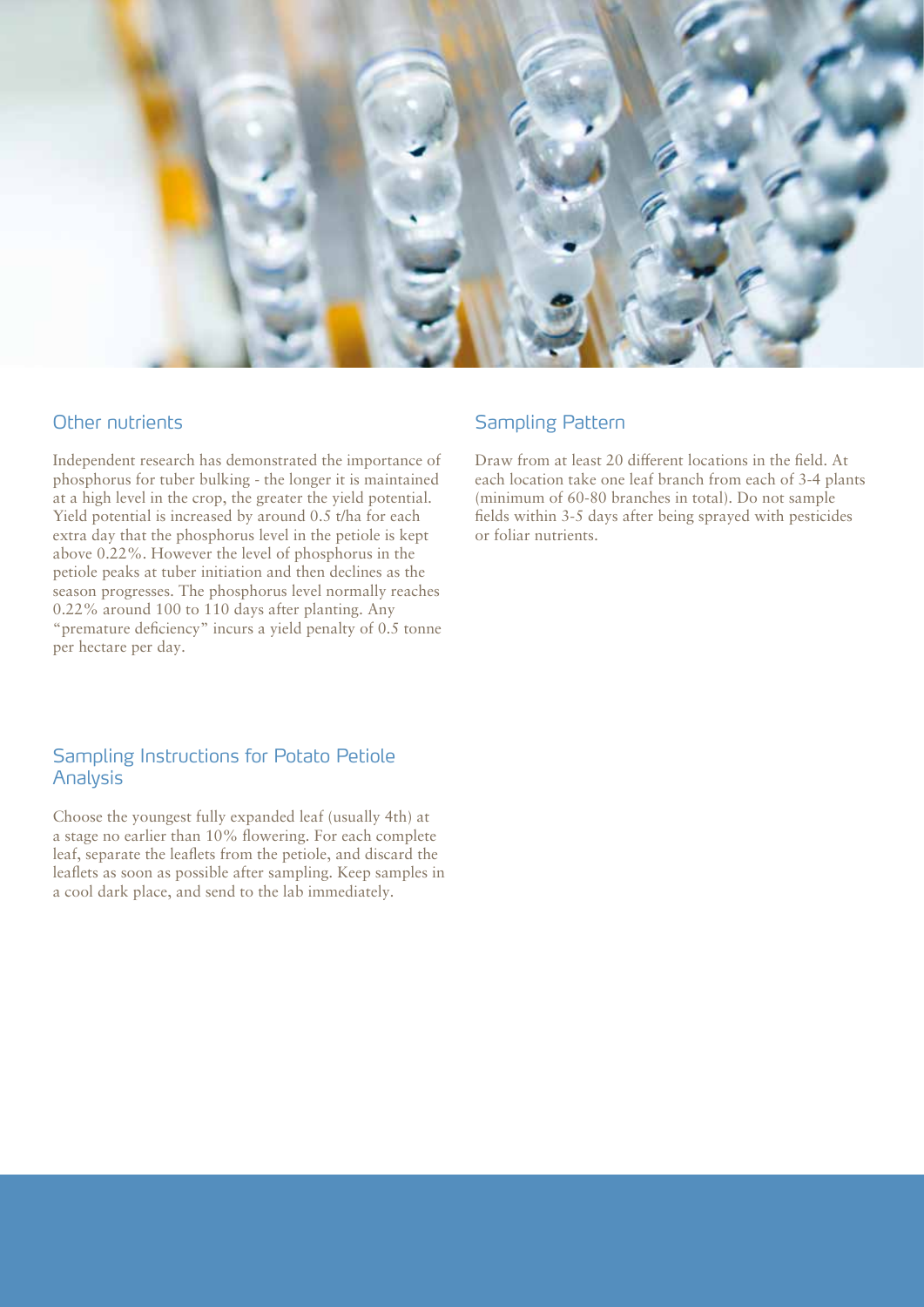## Increasing Potato Tuber Numbers

The numbers of potato tubers produced by each plant is influenced by agronomy and varietal potential. A large number of tubers per hectare will produce a crop of predominately small tubers, ideal for canning, salad or seed potatoes. A relatively low tuber number provides less competition per unit area and allows the crop's energies and resources to be used to produce larger potatoes for the fresh or processing markets.

Phosphate availability at tuber initiation is important to ensure maximum tuber set, especially if tuber numbers need to be increased for certain varieties, or where the market demands a large number of smaller tubers (e.g. seed production).

Because phosphorus is relatively immobile in the soil it is important that fertilizer phosphate is placed close to the tuber, banding the fertilizer usually works better than broadcasting, especially on soils with the potential for very high phosphorus lock-up.

While potatoes are very responsive to fresh phosphate, the economic optimum rate is often difficult to define. Rates will depend on soil type and soil test results. Where sufficient soil phosphate is not available for growth, foliar phosphate ensures rapid availability.



Phosphorus and yield (Wales - Desiree)

Study from Wales showing the effect of phosphorus on increasing total tuber numbers and overall yield.

#### Foliar phosphorus - Effect on tuber number (Scotland - Estima)



Study from Scotland showing the effect of foliar phosphorus on increasing total tuber numbers.

### YaraVita<sup>™</sup> MAGPHOS K

To increase tuber number, 10 l/ha at tuber initiation (when 50% of the tip swellings are twice the diameter of the rest of the stolon).